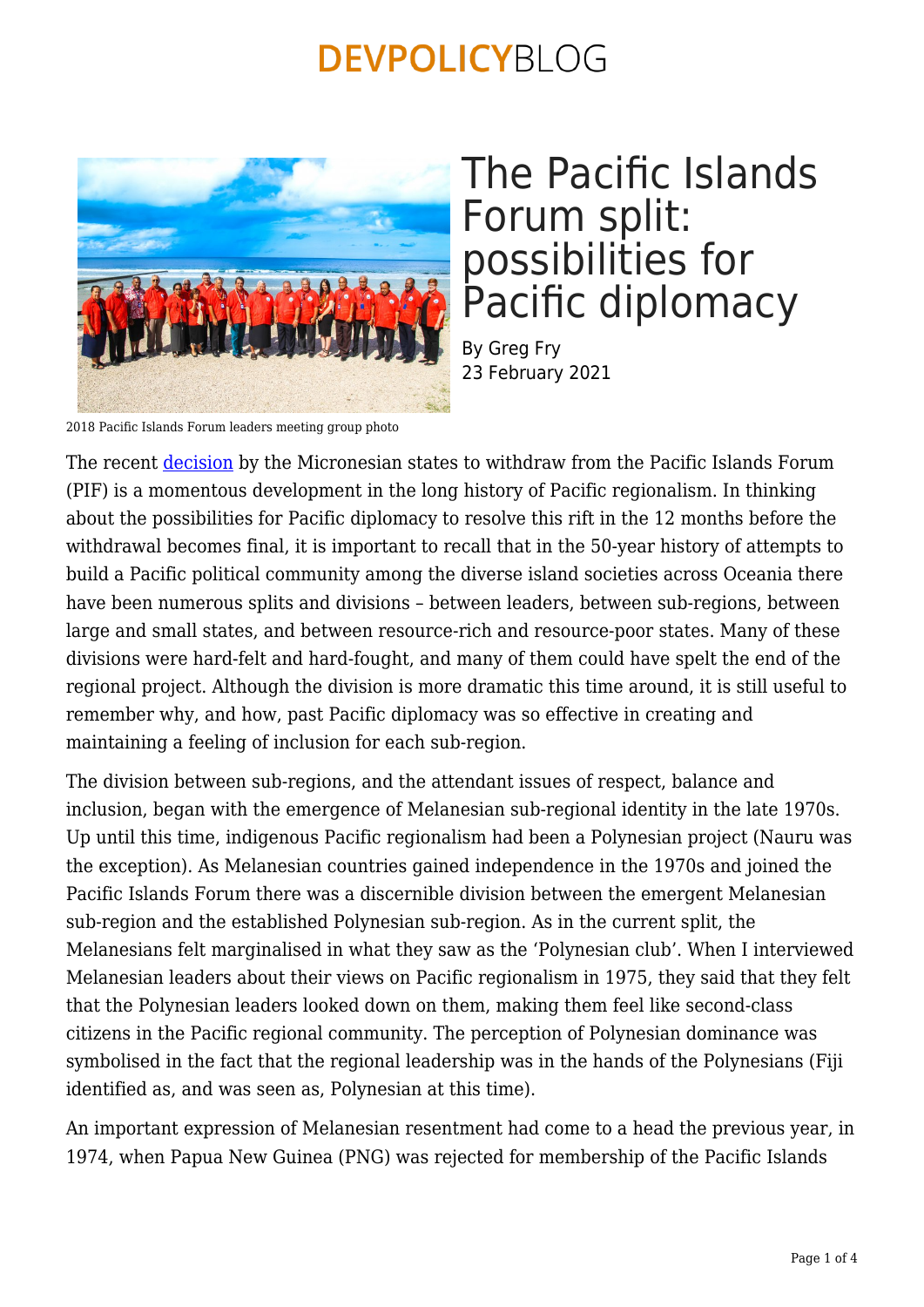Forum. PNG blamed Fiji for this exclusion, reportedly believing that Fiji wanted to exclude a large Melanesian state from competing with its leadership of Pacific regionalism. The Fijian Prime Minister, Ratu Mara, defused the tension by visiting Port Moresby to meet Michael Somare face to face to discuss his concerns. Mara explained that there was a misunderstanding about admission criteria and that PNG would be very welcome to join in 1975 when it had formal independence. This meeting forged a key friendship between Somare and Mara that lasted until Mara's death and created a basis for harmonious relations between the sub-regions.

Ratu Mara again moved to placate tensions between Melanesia and Polynesia in 1978 when he argued against Samoa's candidate for Forum Secretary-General on the grounds that it was Melanesia's turn. To resolve the immediate tension with Samoa the leaders decided to continue the incumbent Secretary-General's term until consensus could be created around a Melanesian appointment. In 1978 the first Melanesia Secretary-General, Dr Gabriel Gris, was appointed. [Anote Tong,](https://www.islandsbusiness.com/past-news-break-articles/item/3124-it-s-micronesia-s-turn-to-head-the-forum-tong.html) former President of Kiribati and a member of the Forum Secretariat in 1978, claims that this was when the 'gentlemen's agreement' on turn-taking among the sub-regions was born. A similar 'gentlemen's agreement' was instituted around this time for the leadership of the other major regional institution, the South Pacific Commission. Anote Tong's claim is borne out by subsequent practice.

The Micronesians did not emerge as a sub-region within Pacific regionalism until the 1990s following the decolonisation and admission to Forum membership of the three associated states: Federated States of Micronesia, Marshall Islands, and Palau. Before this, Nauru, as founding member of the Forum, and Kiribati as a member since 1979, had not self-identified as part of a Micronesian sub-grouping. The Micronesian sub-grouping started to coalesce in the early 1990s. Their collective presence and concerns for recognition within the broader Pacific islands region were recognised by the appointment of Lourdes Pangelinan from Guam as South Pacific Commission Director-General from 1990 to 1996, and the appointment of Kiribati's former President, Ieremia Tabai, as Forum Secretary-General from 1992 to 1998. It also resulted in the changing of the name 'South Pacific' to the more inclusive 'Pacific' in all regional organisations, and the establishment of the Pacific Community (SPC) Micronesia Regional Office in Kolonia, Pohnpei, in 1996.

Unfortunately the experience of the next two decades sent a very different message to the Micronesians. There was no Micronesian appointed as Secretary-General of the Forum after 1998 (or Director-General of the SPC after 1996). As [Transform Aqorau](https://devpolicy.org/pacific-regionalism-forever-changed-20200210-2/) has reminded us, the Micronesian expectation in relation to the 2021 appointment has to be seen in terms of the cumulative effect of Micronesia having been denied a turn in 2003 (when Australia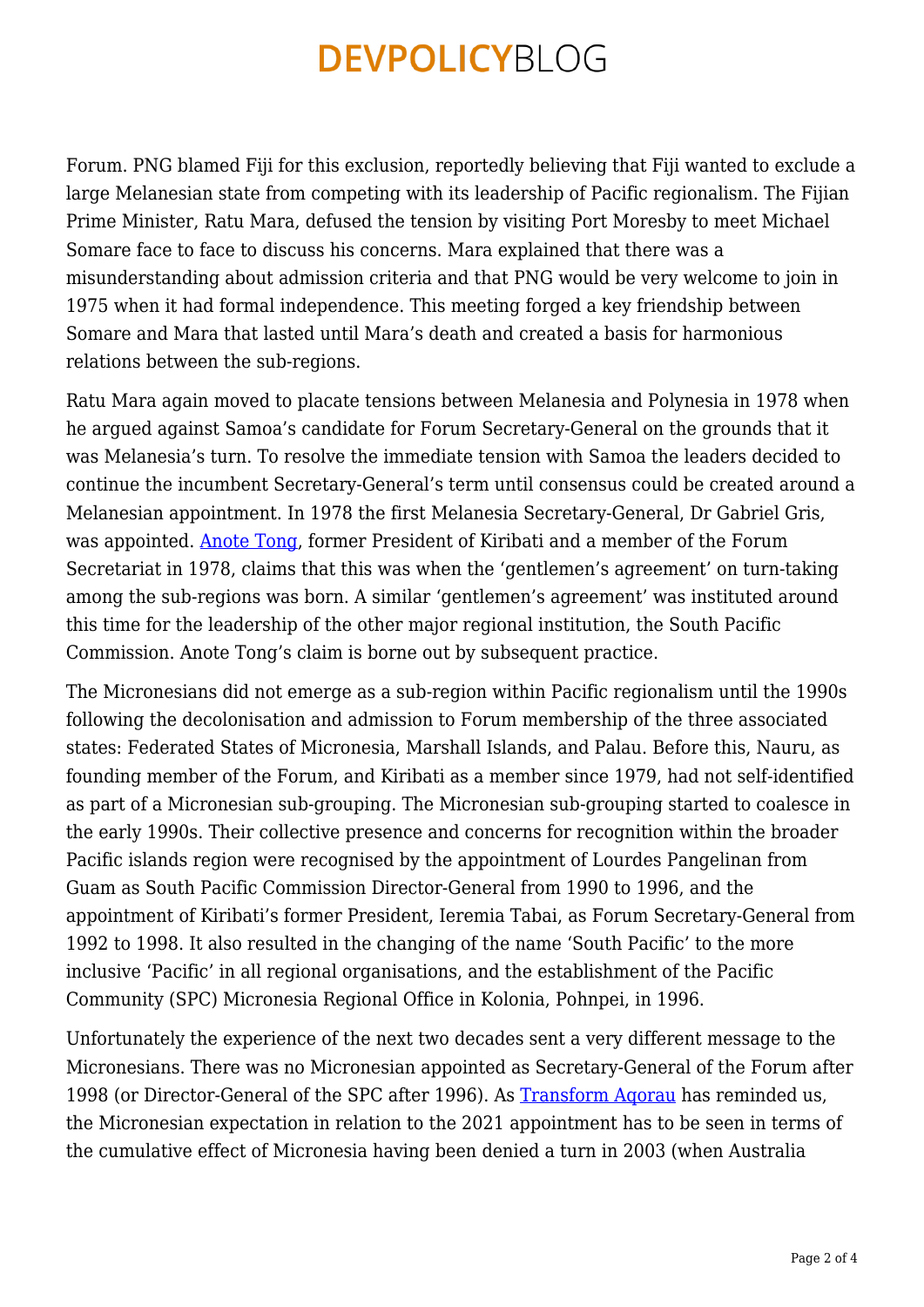pushed an Australian delegate ahead of a Nauruan) and in 2014, when a high-merit candidate (Marshallese Foreign Minister Tony de Brum) was passed over for a Melanesian candidate. As seen from Micronesia there was still turn-taking but it was only between Melanesia and Polynesia and occasionally Australia (in contradiction of an earlier 'gentlemen's agreement' that only Pacific islanders should fill the top leadership positions in the Forum and SPC).

The handling of the current Micronesian split has not so far drawn lessons from this history, either in relation to the recognition of the cumulative feeling of marginalisation on the part of Micronesians, or in relation to the effective ways in which Pacific leaders have dealt with past discontent within the regional community.

Despite the very clear warning by the Micronesian states about their intentions to leave the Forum if the 'gentleman's agreement' on sub-regional rotation of the Secretary-General appointment was not honoured, there was no attempt by Pacific leaders to discuss the concerns and feelings that lay behind the warning.

Further opportunities for Pacific diplomacy were missed during the February 2021 Forum retreat leading up to the voting process. As pointed out by [Maureen Penjueli,](http://www.pina.com.fj/index.php?p=pacnews&m=read&o=727166276602493ac9e50379e1d1c5) the Forum chair, Tuvalu Prime Minister, Hon. Kausea Natano, put forward two proposals which could have worked to defuse the situation and allow Pacific diplomacy time to build a new consensus around the appropriate process. These proposals – to continue the incumbent Secretary-General's tenure (as done in the Melanesia/Polynesia split of 1978) and to delay decision until face-to-face dialogue was possible – were both rejected.

What then are the prospects for Pacific diplomacy going forward? As we have seen in past attempts at regional reconciliation a key ingredient is effective leadership and a preparedness to hear what the fundamental needs are and to adjust the regional diplomatic culture to accommodate them. Fortunately, two key leaders have recently indicated their commitment to helping to solve this problem to keep Micronesian states in the Pacific family. It matters that one is the Prime Minister of the largest Melanesian state, and the other is the longest serving elected leader in Polynesia.

PNG Prime Minister [Marape](https://www.rnz.co.nz/international/pacific-news/436549/png-backs-micronesia-in-forum-row) has indicated his support for an immediate review of the structures and functions of the Forum in relation to 'sub-regional balance'. He is reported as stating that 'his strong view is for the Secretary-General's position to be rotated amongst the three sub-regions for a four-year term non-contestable on expiry'. He went on 'to appeal to the Micronesian Group to remain with the PIF whilst we collectively work to reform it to ensure all Members' rights are respected and preserved in the true "Pacific Way"'.